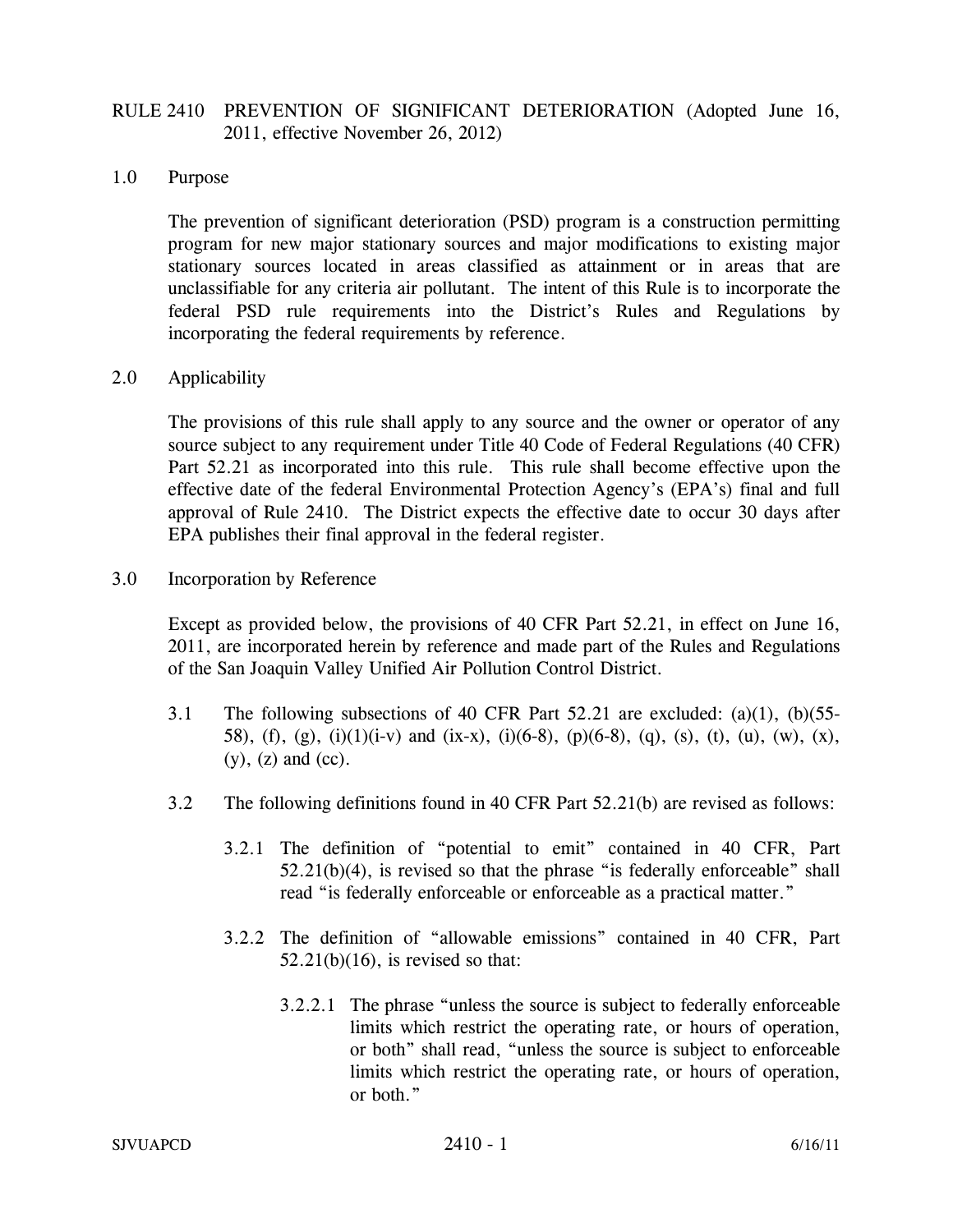- 3.2.2.2 Paragraph (iii) shall read as follows: "The emissions rate specified as an enforceable permit condition, including those with a future compliance date."
- 3.3 The following terms found in 40 CFR Part 52.21(b) are revised as follows:
	- 3.3.1 The term "administrator" means:
		- 3.3.1.1 "Federal administrator" in 40 CFR 52.21(b)(17), (b)(37)(i), (b)(43), (b)(48)(ii)(c), (b)(50)(i), (b)(51), (l)(2) and (p)(2); and
		- 3.3.1.2 "Air Pollution Control Officer (APCO)" elsewhere, as defined in District Rule 1020.
- 3.4 The phrase "procedures developed in accordance with paragraph (q) of this section." in 40 CFR 52.21(1)(1) shall read as follows, "the public notice and comment provisions of District Rule 2201, Section 5.5.1 through 5.5.6, and Sections 5.9.1.1 through 5.9.1.5."
- 3.5 The phrase "paragraph (q) of this section," in 40 CFR  $52.21(p)(1)$  shall read as follows, "District Rule 2201, Section 5.5.1 through 5.5.6, and Sections 5.9.1.1 through 5.9.1.5."
- 4.0 Requirements
	- 4.1 An owner or operator must obtain a PSD permit pursuant to this Rule before beginning actual construction of a new major stationary source, a major modification, or a plantwide applicability limitation (PAL) major modification, as defined in 40 CFR 52.21(b).
	- 4.2 Not withstanding the provisions of any other District Rule or Regulation, the APCO shall require compliance with this rule prior to issuing a federal PSD permit as required by Clean Air Act (CAA) Section 165.
	- 4.3 Except as specified in Section 4.3.1, the PSD requirements of this rule shall be incorporated into and made enforceable through authority to construct permits and permits to operate according to the permitting requirements of Regulation II of the District's Rules and Regulations.
		- 4.3.1 For power plants which will be licensed by the California Energy Commission, the PSD requirements of this rule shall be incorporated into and made enforceable through Determinations of Compliance and Permits to Operate according to the requirements of Rule 2201, Section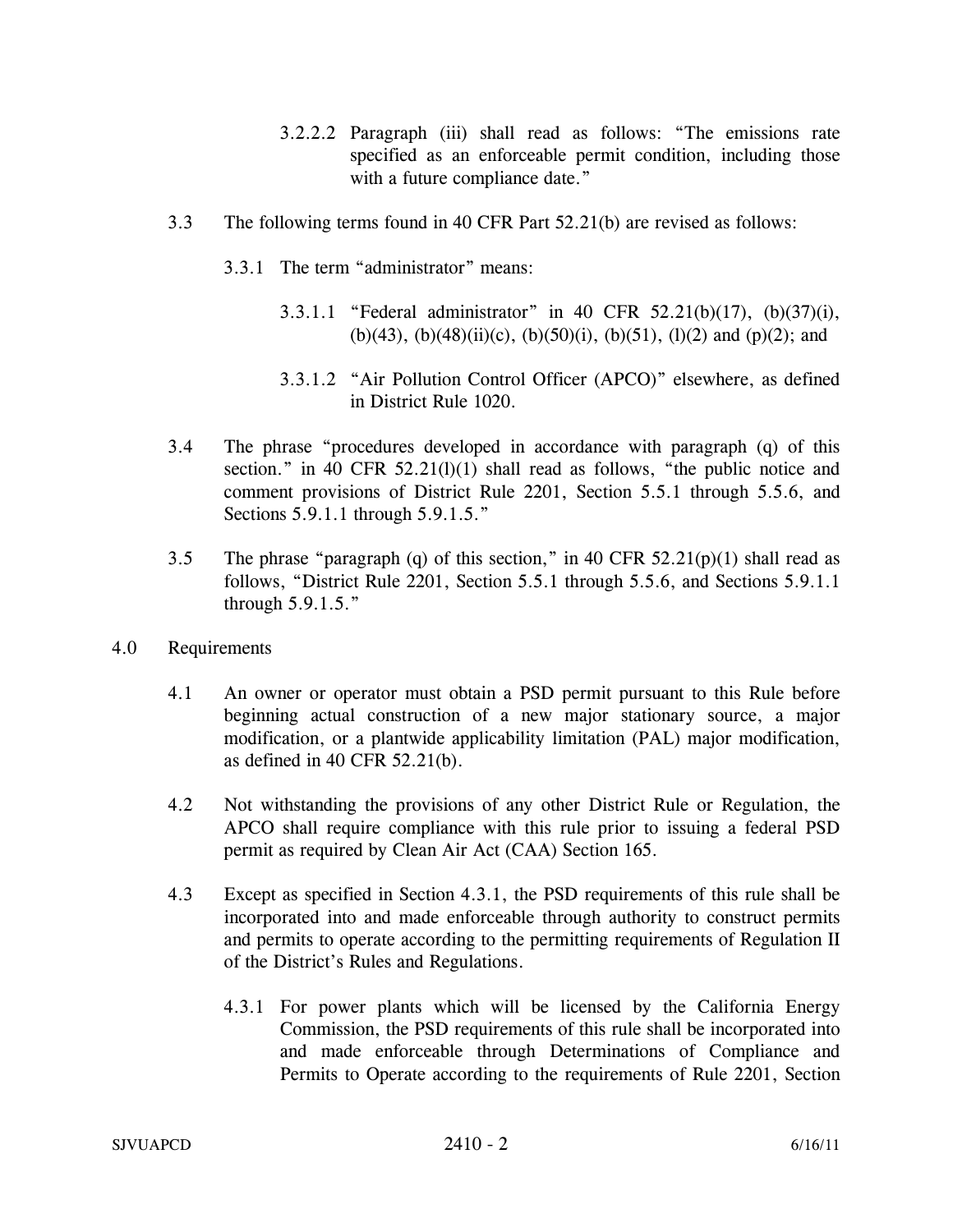5.8, and the permitting requirements of Regulation II of the District's Rules and Regulations.

- 4.4 The applicant shall pay the applicable fees specified in Regulation III of the District's Rules and Regulations.
- 5.0 Public Participation

 Prior to issuing a federal PSD permit pursuant to this rule, the APCO shall comply with the public notice requirements of District Rule 2201, Sections 5.5.1 through 5.5.6, and Sections 5.9.1.1 through 5.9.1.5.